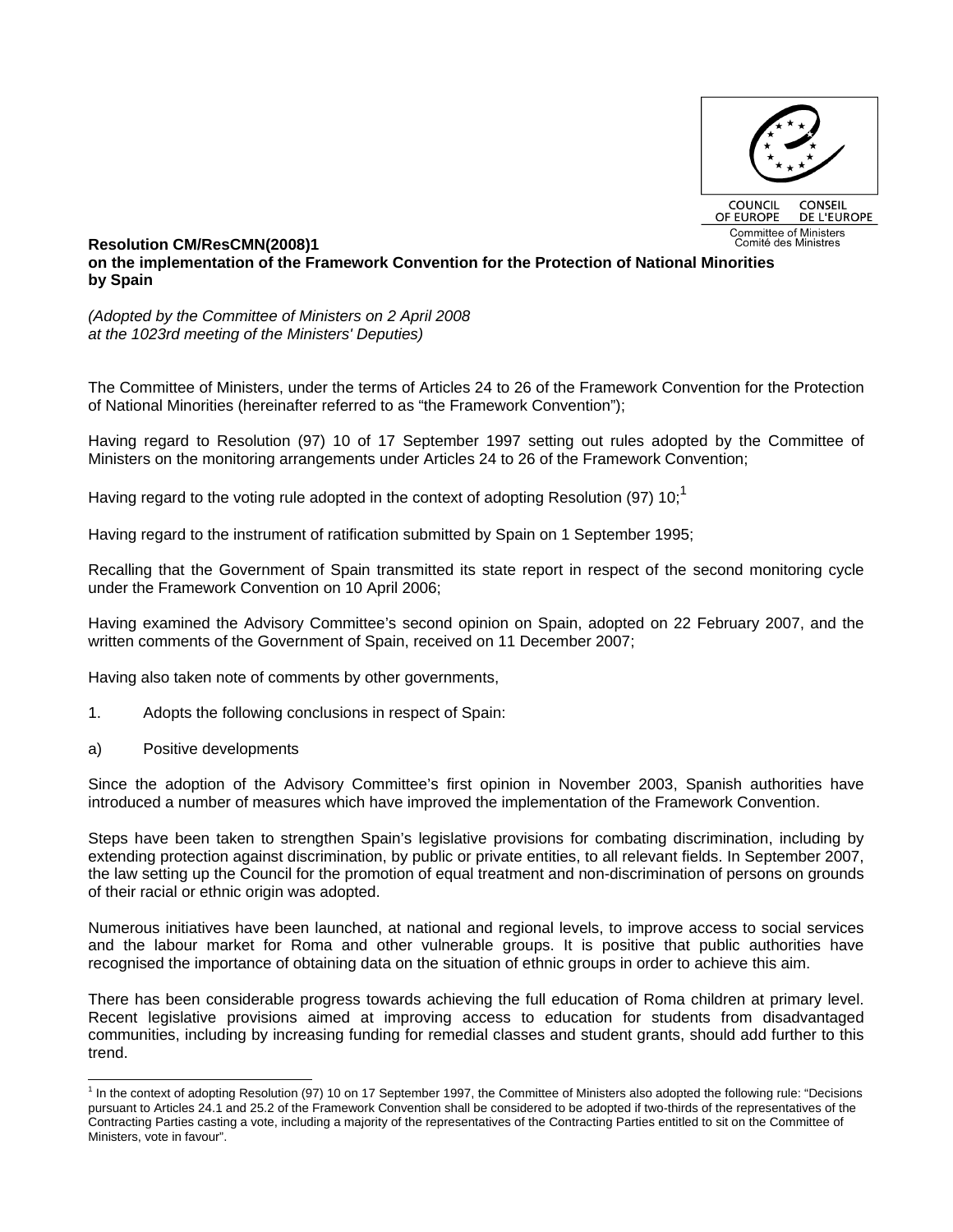Spanish authorities have publicly endorsed the need to protect and promote the distinct culture and identity of Roma, a positive development that is also reflected in the recent opening by the Spanish Government of an Institute of Roma Culture that operates at national level.

The recent establishment of a nationwide Consultative Council for the Roma People represents an important step in the direction of involving Roma in the preparation and implementation of policies that are likely to affect them.

## b) Issues of concern

Although efforts have been made to improve the situation of persons belonging to minorities, the impact of these efforts remains in many respects limited. Problems persist in the implementation of existing legislation for combating discrimination and there is a need to step up awareness within the judicial system of problems related to racism and racially-motivated crime, bearing in mind that the relevant criminal law provisions are rarely invoked.

Notwithstanding various positive initiatives, Roma, and in particular Roma women, still face particular difficulties and discrimination in their access to employment, housing and social services and, reportedly, in the treatment they receive within the criminal justice system. Efforts to collect data on the situation of Roma need to be expanded in order to remedy this state of affairs, while ensuring due respect for the safeguards concerning personal data protection.

References to Roma culture, history and traditions continue to be virtually absent in school curricula and teaching materials. It will be necessary to ensure that the new legislative provisions introducing a subject on cultural diversity into school curricula will be implemented in ways that also benefit Roma.

Few Roma have the necessary training and resources to participate in the production of radio, television and print media. News items that touch upon the life of Roma tend to perpetuate negative stereotypes.

In spite of progress made, difficulties ensuring equal access to education for Roma remain considerable, with Roma students revealing higher levels of absenteeism, higher drop-out rates and lower school performance than non-Roma children, especially at secondary school level. There is an increasing concentration of Roma (and immigrant pupils) in schools that could, consequently, have a lower academic level.

Roma representatives consider that they are not sufficiently consulted in the design, implementation, monitoring and evaluation of programmes aimed at promoting their social and economic integration. They also express the wish to be more involved in decision making concerning the allocation of public funds to non-governmental organisations working with Roma. Public funds allocated by the state are approved by the parliament and distributed in a transparent manner based on public calls for proposals.

2. Adopts the following recommendations in respect of Spain:

In addition to the measures to be taken to implement the detailed recommendations contained in Sections I and II of the Advisory Committee's opinion, the authorities are invited to take the following measures to improve further the implementation of the Framework Convention:

- Ensure that the competences and resources of the newly established Council for the promotion of equal treatment and non-discrimination of persons on grounds of their racial or ethnic origin are sufficient to operate effectively; redouble efforts to raise awareness, about the problems of discrimination and racially-motivated crime among the police, prosecuting authorities, judges, and media, as well as the general public;

Step up activities aimed at increasing understanding of minority cultures among the population of Spain; take effective measures to encourage intercultural dialogue among all persons living on the territory of the state;